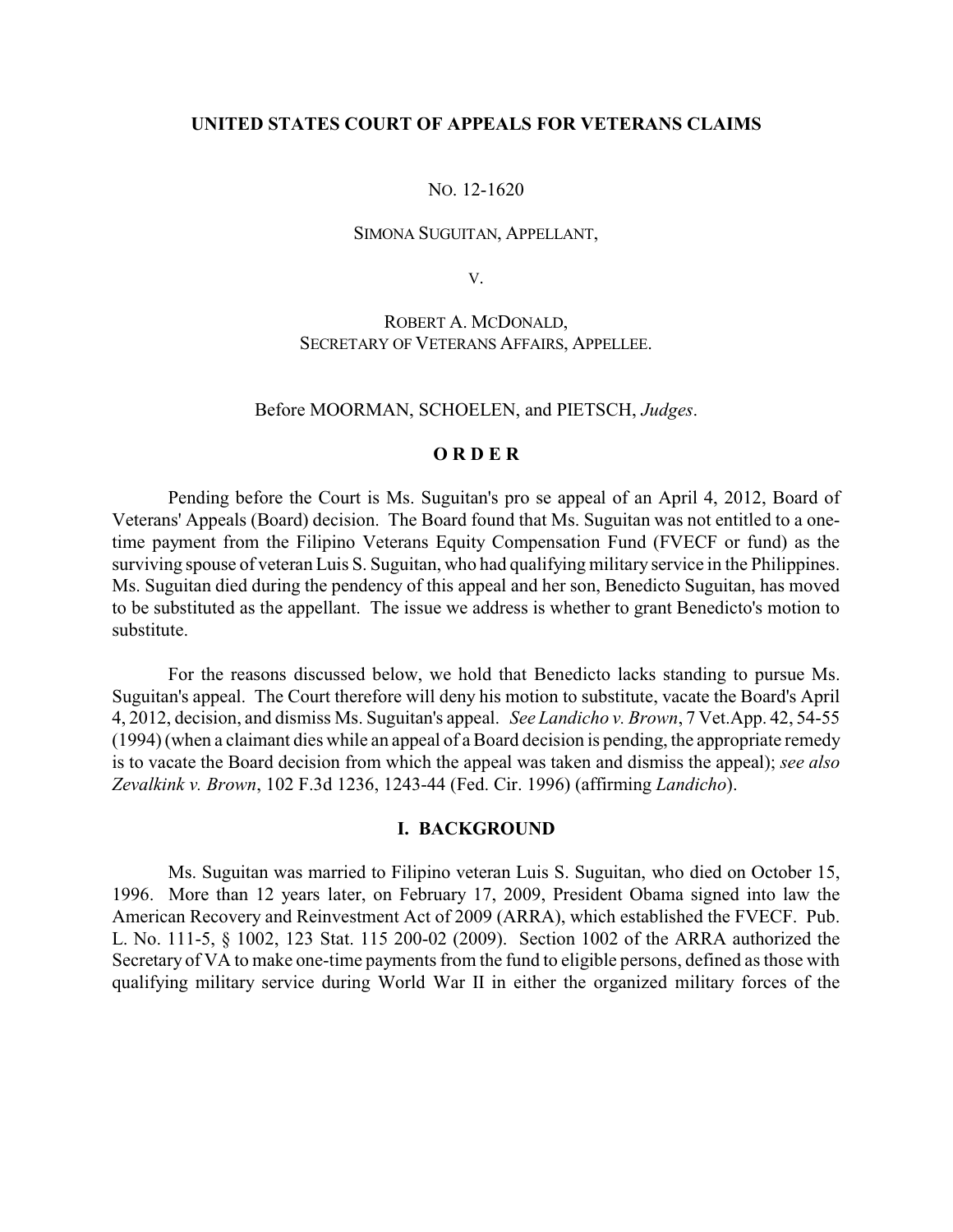Government of the Commonwealth of the Philippines or in the Philippine Scouts.<sup>1</sup> Id. Payments may be made to eligible persons who submit a claim for section 1002 benefits "during the one-year period beginning on the date of enactment." *Id*. at § 1002(c)(1). "If an eligible person who has filed a claim for benefits under [section 1002] dies before payment is made, the payment . . . shall be made instead to the surviving spouse, if any, of the eligible person." *Id*. at § 1002(c)(2).

In establishing the fund, Congress explained that many Filipino veterans who served under the control of the U.S. Armed Forces during World War II were not eligible for the full range of benefits available to other veterans and many were paid benefits at a reduced rate pursuant to the socalled Rescissions Acts of 1946. *Id.* at § 1002(a)(5)-(8).<sup>2</sup> Under the FVECF provisions, qualifying U.S. citizens receive a one-time payment of \$15,000, while non-citizens receive \$9,000. *Id*. at § 1002(e). Moreover, the FVECF provisions require the Secretary of VA to administer FVECF claims "in a manner consistent with applicable provisions of title 38, United States Code, and other provisions of law." *Id*. at § 1002(j)(2). Acceptance of a payment by an eligible person or surviving spouse constitutes "a complete release of any claim against the United States by reason of any [qualifying] service" but does not affect entitlement to benefits "which the person would have been eligible to receive based on laws in effect as of the day before the date of . . . enactment." *Id*. at § 1002(h)(1), (2); *see generally Recinto*, 706 F.3d at 1177 (explaining that acceptance of an FVECF payment does not disentitle a claimant to any other benefits).

On November 12, 2009, Ms. Suguitan filed a claim for a payment from the FVECF, listing her deceased husband, Luis Suguitan, as an eligible claimant with qualifying military service and

(1) served--

(B) in the Philippine Scouts under section 14 of the Armed Forces Voluntary Recruitment Act of 1945 (59 Stat. 538); and

(2) was discharged or released from service described in paragraph (1) under conditions other than dishonorable.

*Id.* at § 1002(d).

 $^2$  A brief history of the legislation relating to veterans benefits for Filipinos who served under the U.S. Army in World War II is provided in *Recinto v. U.S. Dept. of Veterans Affairs*, 706 F.3d 1171, 1173 (9th Cir. 2013). For a more detailed history, *see* Michael A. Cabotaje, *Equity Denied: Historical and Legal Analysis in Support of the Extension of U.S. Veterans' Benefits to Filipino World War II Veterans*, 6 Asian L.J. 67 (1999).

 $<sup>1</sup>$  The ARRA defines an "eligible person" as any person who</sup>

<sup>(</sup>A) before July 1, 1946, in the organized military forces of the Government of the Commonwealth of the Philippines, while such forces were in the service of the Armed Forces of the United States pursuant to the military order of the President dated July 26, 1941, including among such military forces organized guerilla forces under commanders appointed, designated, or subsequently recognized by the Commander in Chief, Southwest Pacific Area, or other competent authority in the Army of the United States; or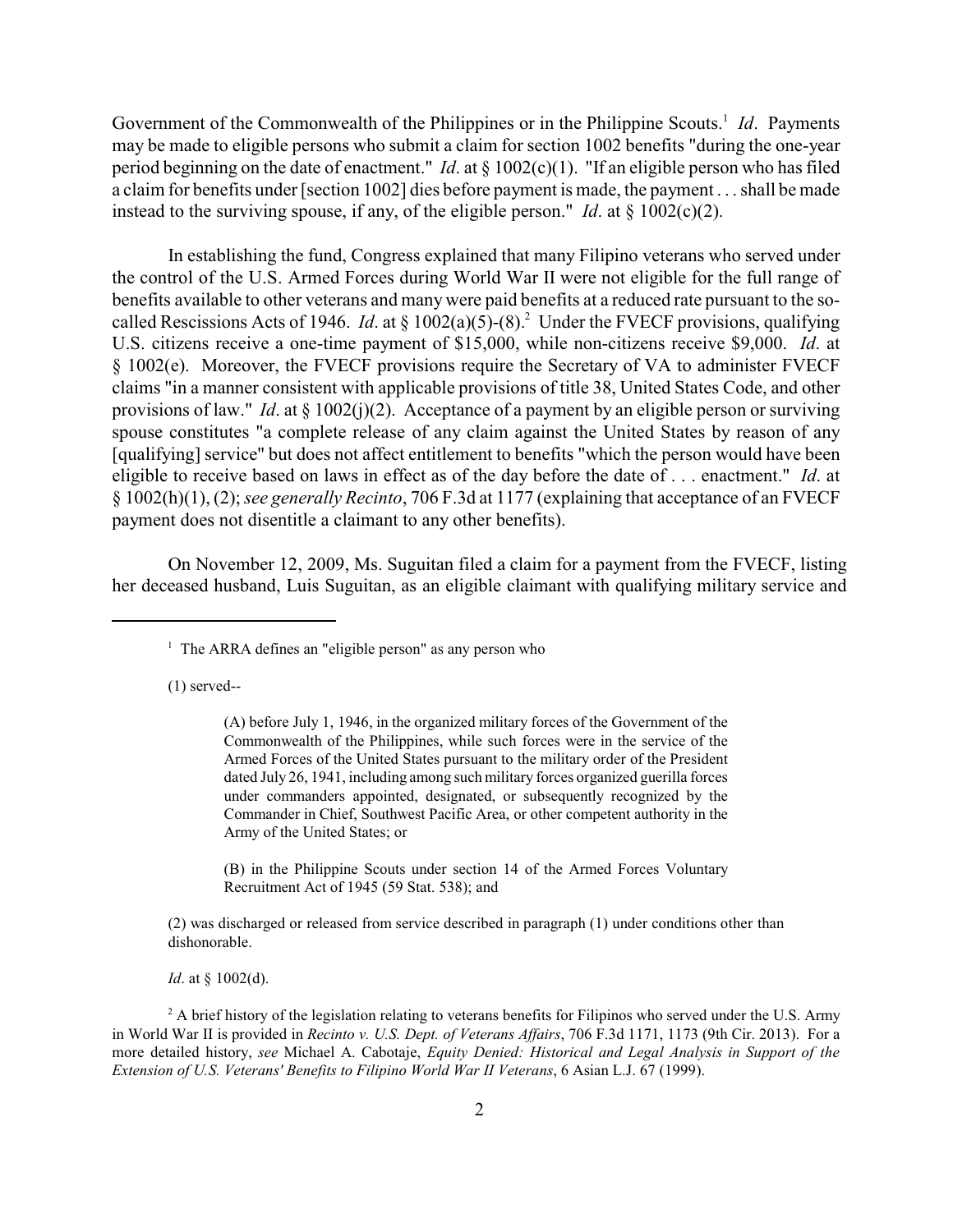herself as his surviving spouse. Following an unfavorable VA regional office (RO) decision, Ms. Suguitan filed an appeal with the Board. In its April 4, 2012, decision, the Board found that Luis Suguitan had qualifying military service under section 1002(d) and thus was an "eligible person" for purposes of payment from the fund. However, the Board denied the claim because Luis Suguitan, having died prior to the enactment of section 1002, did not file a claim thereunder. Ms. Suguitan filed a timely Notice of Appeal with the Court on May 21, 2012. In her pro se brief, she conceded that FVECF benefits "are applied only to the living veteran," but argued that section 1002 violated constitutional equal protection guarantees by discriminating against surviving spouses of veterans who died before the law was enacted. While her claim was pending at the Court, she died.

On April 14, 2014, Benedicto Suguitan, the appellant's son, filed through counsel a motion for substitution of party under Rule 43(a) of this Court's Rules of Practice and Procedure and the decision in *Padgett v. Nicholson*, 473 F.3d 1364 (Fed. Cir. 2007) (holding that this Court may, upon substitution of a party for a deceased appellant, issue a nunc pro tunc order dated prior to the appellant's death). He contends that, if substitution were granted, it would be appropriate for the Court to issue a favorable nunc pro tunc order as to the Board's denial of Ms. Suguitan's claim for an FVECF payment, dated prior to Ms. Suguitan's death. He argues that such an order would allow Ms. Suguitan's estate to collect the FVECF payment owed to Ms. Suguitan at the time of her death and that he would thereby benefit as a beneficiary of the estate by virtue of his familial relationship.

The Secretary opposes the motion to substitute, arguing that Benedicto lacks standing because he cannot show that he was adversely affected by the Board's decision. He contends that Benedicto is not a person designated by Congress as eligible for an FVECF payment potentially owed to either veteran Luis Suguitan or to his surviving spouse, Ms. Suguitan, prior to their respective deaths. The Secretary emphasizes that the plain language of the statute creating the FVECF only authorizes payment to qualifying veterans and, in certain circumstances, their surviving spouses. He further emphasizes that Benedicto has not shown that he can recover as an "accrued benefits" claimant under 38 U.S.C. §§ 5121 and 5121A, which provide limited opportunities for certain survivors to pursue a deceased claimant's entitlement to VA benefits. The Secretary argues alternatively that Benedicto's interest is too attenuated, because, inter alia, he has not demonstrated that he is a beneficiary of Ms. Suguitan's estate, having failed to inform the Court whether she died intestate.

## **II. ANALYSIS**

This Court may, in its discretion, allow a third party to substitute for an appellant who dies during the pendency of an appeal. Rule 43(a)(2) of this Court's Rules of Practice and Procedure provides as follows:

If a party dies after a Notice of Appeal is filed or while a proceeding is pending in the Court, the personal representative of the deceased party's estate or any other appropriate person may, to the extent permitted by law, be substituted as a party on motion by such person.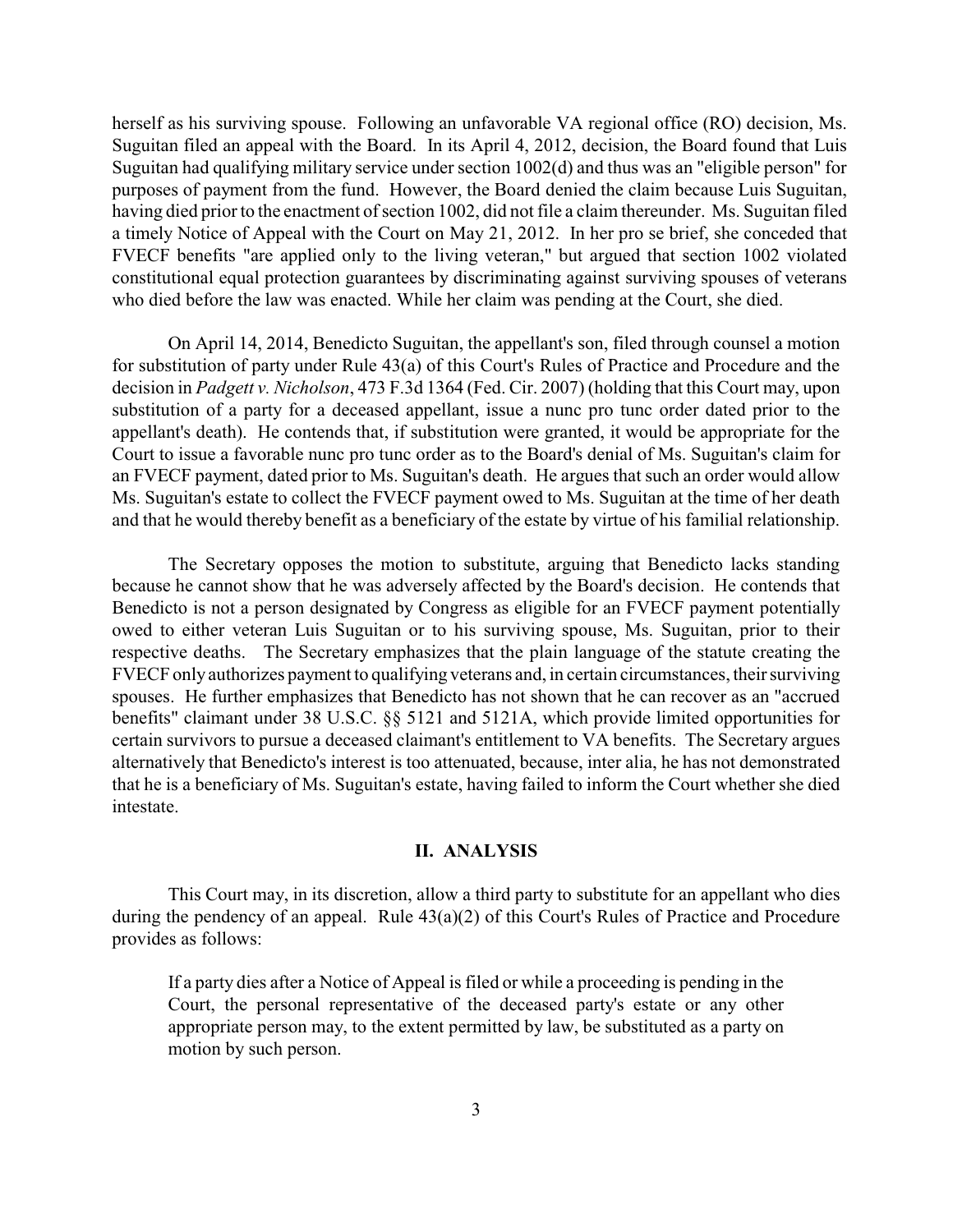U.S.VET.APP. R. 43(a)(2). Substitution requires consideration of the interest of the movant, as well as "considerations of delay, unfairness, and inefficiency." *Breedlove v. Shinseki*, 24 Vet.App. 7, 21 (2010).

### *A. Standard for Substitution*

Typically, this Court grants substitution after a movant shows that he or she has been determined by the Secretary to be a proper "accrued benefits" claimant under 38 U.S.C. § 5121. *Breedlove*, 24 Vet.App. at 20-21. Section 5121 provides a mechanism for certain categories of a claimant's survivors, including the claimant's spouse, children, and dependent parents, to recover "sums owing to the [claimant] for prior periods," but "'due and unpaid'" to the claimant at the time of death. *Zevalkink*, 102 F.3d at 1242 (quoting 38 U.S.C. § 5121); *Haines v. West*, 154 F.3d 1298, 1301-02 (Fed. Cir. 1998); *see also Jones v. West*, 136 F.3d 1296, 1299-1300 (Fed. Cir. 1998) (holding that accrued benefits must be based on a claim pending at the time of the veteran's death or an existing rating or decision).<sup>3</sup>

Section 5121A provides that, where a veteran dies with a claim for benefits pending before VA, VA may substitute a living person who would be eligible to receive accrued benefits "for the purpose of processing the claim to completion." 38 U.S.C. § 5121A. We held in *Breedlove* that where VA has determined that substitution of a movant before the agency is appropriate under section 5121A, the movant "has standing [before this Court] to pursue substitution on the veteran's claim because he or she is affected by the VA adjudications on the veteran's claim in the same way the veteran was affected at the time he filed his Notice of Appeal." 24 Vet.App. at 20 (quoting 38 U.S.C. § 7266(a)).

In the present case, Benedicto does not argue that he has standing to be substituted on this appeal as a result of his status as an accrued benefits beneficiary under section 5121. In fact, he concedes that payments from the FVECF are not accrued benefits within the meaning of that provision because they are lump sum entitlements. The Court agrees. Section 5121 by its terms only applies to monetary benefits that are "periodic." 38 U.S.C. § 5121(a). That term excludes one-time, lump-sum payments. *Pappalardo v. Brown*, 6 Vet.App. 63, 65 (1993) (holding that payments for specialty adapted housing are not "periodic monetary benefits" because such benefits may be paid only once); *see also Gillis v. West*, 11 Vet.App. 441, 442-43 (1998) (holding that automobile purchase payments cannot be claimed under section 5121 because, although such benefits may be paid more than once, payment is not made periodically, meaning at regular intervals). Section 1002(f) of the ARRA clearly establishes that FVECF payments are one-time payments, providing that "[t]he Secretary may not make more than one payment under this section for each eligible

<sup>&</sup>lt;sup>3</sup> Accrued benefits are distinct from "death benefits," which are "continuing, periodic benefits based on the beneficiary's status" as a qualifying relative. *Zevalkink*, 102 F.3d at 1242. Death benefits include death compensation under chapter 11, dependency and indemnity compensation under chapter 13, and death pension under chapter 15.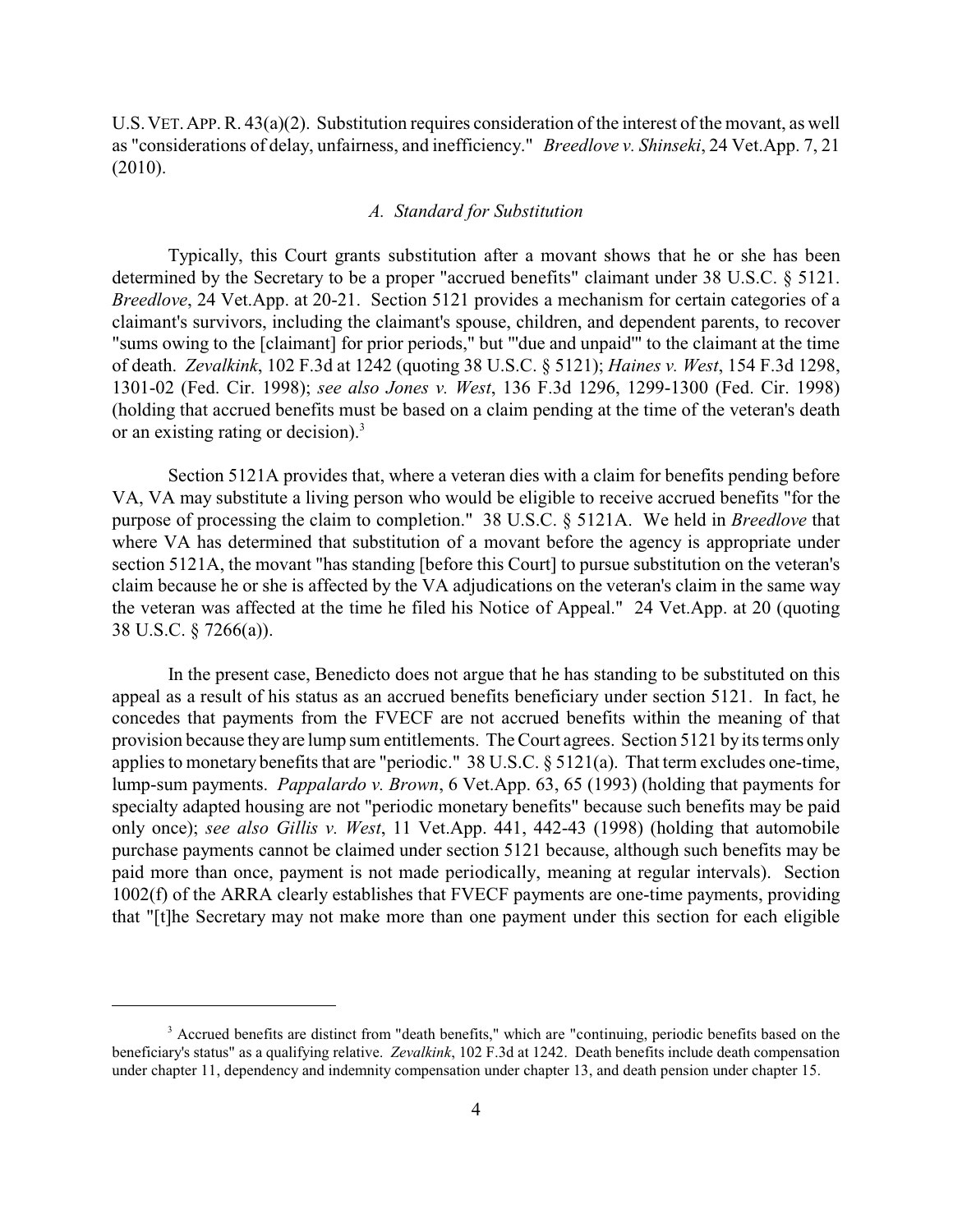person." Section 5121 therefore does not apply to FVECF payments and cannot provide a basis for Benedicto's substitution.<sup>4</sup>

Benedicto's central argument is that he is entitled to substitution based on a line of cases granting nunc pro tunc relief. Specifically, in *Padgett*, the U.S. Court of Appeals for the Federal Circuit (Federal Circuit) held that, when a claimant dies after his case is "submitted for decision, but before the opinion issues," this Court has the authority to issue the judgment nunc pro tunc as of a date before the claimant's death. 473 F.3d at 1367-98. "The issuance of an order or decision nunc pro tunc has the effect of giving such a decision retroactive legal effect." *Pekular v. Mansfield*, 21 Vet.App. 495, 500 (2007). Benedicto asserts that the Court should issue a decision dated prior to his mother's death. He argues that, in so doing, his mother's estate may collect any benefits owed to her at the time of her death and that he, as an heir to the estate, would stand to benefit from such a ruling. Accordingly, he argues that substitution should be granted.

The Secretary asserts that this avenue for obtaining substitution applied only in the accruedbenefits context and was foreclosed by the creation of section 5121A, as recognized in this Court's decision in *Breedlove*. He broadly argues that, where the benefit is not an accrued benefit, substitution before this Court may never be granted. We disagree. In issuing *Breedlove*, the Court recognized that *Pekular*, which applied nunc pro tunc relief in the context of accrued benefits, was superceded by section 5121A. However, neither this Court nor the Federal Circuit has ruled that, where the benefit is a non-accrued benefit, the party seeking substitution is left without recourse. In *Padgett*, the Federal Circuit clearly explained that "[i]t would be incongruous if the authority to provide nunc pro tunc relief were not available to the Veterans Court," especially "in view of the purpose of the veterans' benefits scheme and the Veterans Court's role within it." 473 F.3d at 1367- 68. While nunc pro tunc relief has been superceded by the substitution statute section 5121A, the Court declines to hold that nunc pro tunc relief is never warranted for non-accrued benefits.

However, the Court need not determine definitivelywhether nunc pro tunc reliefis available in non-accrued benefits substitution cases because, even applying that standard to this case, the Court holds that Benedicto does not meet the burden of demonstrating that he is eligible for such relief. In *Pekular*, this Court summarized *Padgett's* three prerequisites for granting nunc pro tunc relief: (1) that the veteran died after the case was submitted to this Court for decision; (2) that substitution is appropriate because the person seeking substitution has standing; and (3) that considerations of justice and fairness have been satisfied. *Pekular*, 21 Vet.App. at 500-501. In this case, the determinative factor is whether Benedicto has standing to be substituted. We hold that he does not.

<sup>&</sup>lt;sup>4</sup> As a result of this holding, we need not address whether section 5121 of title 38 could be inapplicable to FVECF claims for the additional reason that section 5121 may be preempted by ARRA section 1002(c), which governs the scope of FVECF survivor claims. *See* ARRA § 1002(j)(2) (Secretary to administer section 1002 consistent with applicable provisions of title 38, "except to the extent otherwise provided in this section.").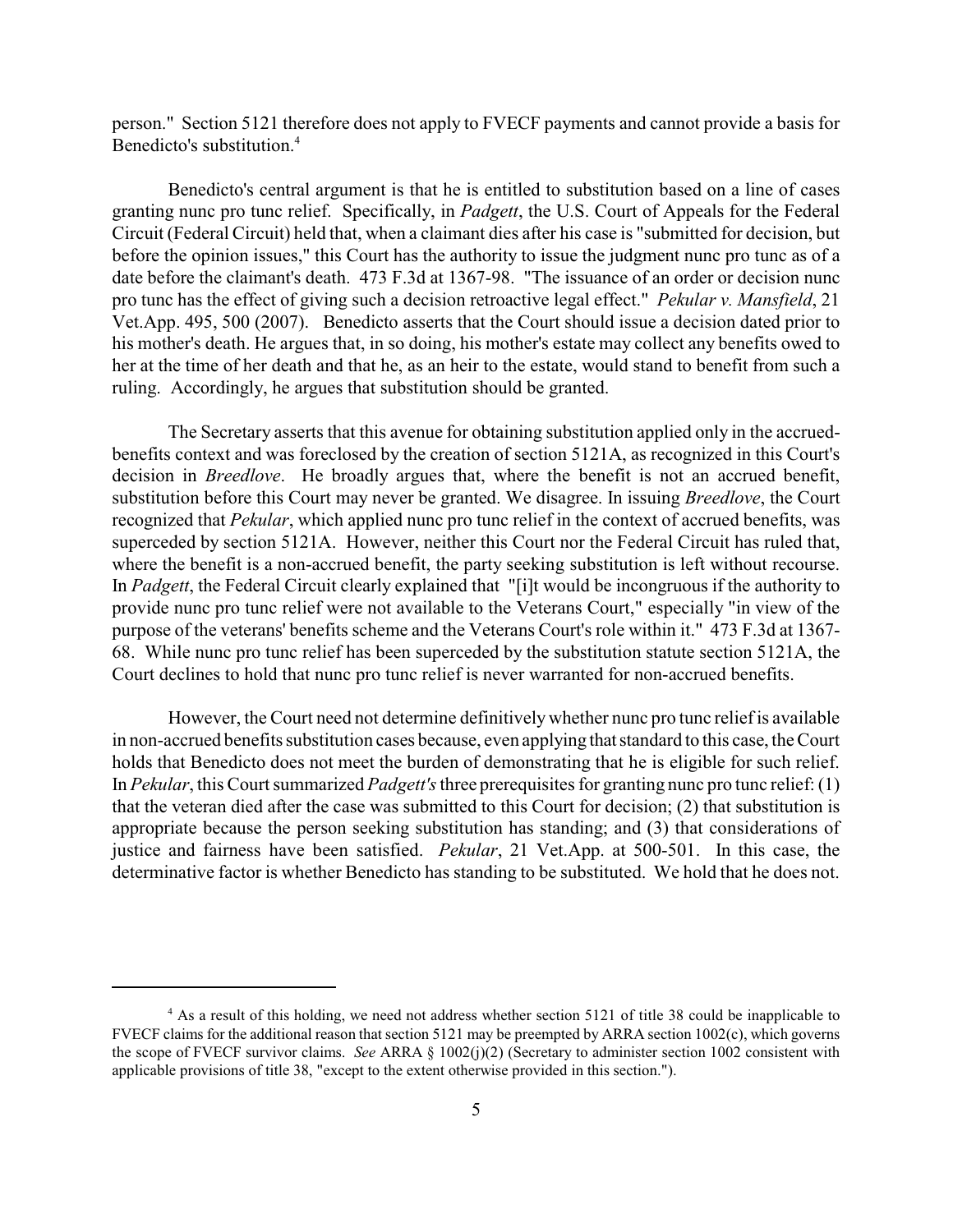## *B. The Necessity of Standing*

A party seeking substitution before this Court must have both standing under Article III of the U.S. Constitution and be "adversely affected" by the underlying Board decision under 38 U.S.C. § 7266(a). *Pekular*, 21 Vet.App. at 500; *see Hyatt v. Shinseki*, 566 F.3d 1364, 1367 ( Fed. Cir. 2009); *Padgett*, 473 F.3d at 1370; *Breedlove*, 24 Vet.App. at 15-17; *Landicho*, 7 Vet.App. at 47-49. This Article I Court, as a matter of policy, adheres to the jurisdictional case-or-controversy requirements of Article III, § 2, of the U.S. Constitution. *Padgett*, 22 Vet.App. at 162; *Mokal v. Derwinski*, 1 Vet.App. 12, 15 (1990).

To establish Article III standing, the party seeking judicial relief must demonstrate an injury that is "'concrete, particularized, and actual or imminent; fairly traceable to the challenged action; and redressable by a favorable ruling.'" *Clapper v. Amnesty Int'l., USA*, 133 S. Ct. 1138, 1147 (2013) (quoting *Monsanto Co. v. Geerston Seed Farms*, 130 S. Ct. 2743, 2752 (2010)). "Where Congress has accorded a procedural right to a litigant, such as the right to appeal an administrative decision, certain requirements of standing–namelyimmediacyand redressability, as well as prudential aspects that are not part of Article III–may be relaxed." *Consumer Watchdog v. Wis. Alumni Research Foundation*, 753 F.3d 1258, 1261 (Fed. Cir. 2014) (citing *Massachusetts v. E.P.A.*, 549 U.S. 497, 517–18 (2007). However, the "'requirement of injury in fact is a hard floor of Article III jurisdiction.'" *Id*. (quoting *Summers v. Earth Island Inst*., 555 U.S. 488, 497 (2009)); *see also Zevalkink*, 102 F.3d at 1243 ("To have standing, a partymust have suffered some actual or threatened injury.").

The requirement in section 7266(a) that an individual must be adversely affected to obtain review by this Court "echoes the standing requirement that a partymust 'show that he personally has suffered some actual or threatened injury as the result of the putatively illegal conduct of the [appellee].'" *Landicho*, 7 Vet.App. at 49 (1994) (quoting *Waterhouse v. Principi*, 3 Vet.App. 473, 475 (1992)); *see also Zevalkink*, 102 F.3d at 1243.

When a person seeks to substitute for a deceased appellant for the purposes of obtaining a nunc pro tunc order from the Court, the standing inquiry focuses on whether the lack of such an order would have "'continuing relevance,' such that, but for the nunc pro tunc relief, the [movant] would be adversely affected." *Hyatt*, 566 F.3d at 1369 (quoting *Padgett*, 473 F.3d at 1370). In other words, the movant must show that he or she could benefit from a nunc pro tunc order addressing the benefit at issue on appeal. Where a nunc pro tunc order could not positively impact the movant's quest to recover a VA benefit owed to the deceased appellant, substitution is properly denied for lack of standing. *Id*. at 1369-71 (holding that a surviving spouse had no standing to substitute for her husband who died while his appeal was pending before this Court because her claim for accrued benefits could not be impacted by the nunc pro tunc order sought); *Pelea* v. *Nicholson*, 497 F.3d 1290, 1291-92 (Fed. Cir. 2007) (affirming this Court's denial of substitution by a claimant's estate because the estate was not listed as an accrued benefits beneficiary in 38 U.S.C. § 5121 and therefore could not recover any payment resulting from a nunc pro tunc order favorable to the claimant).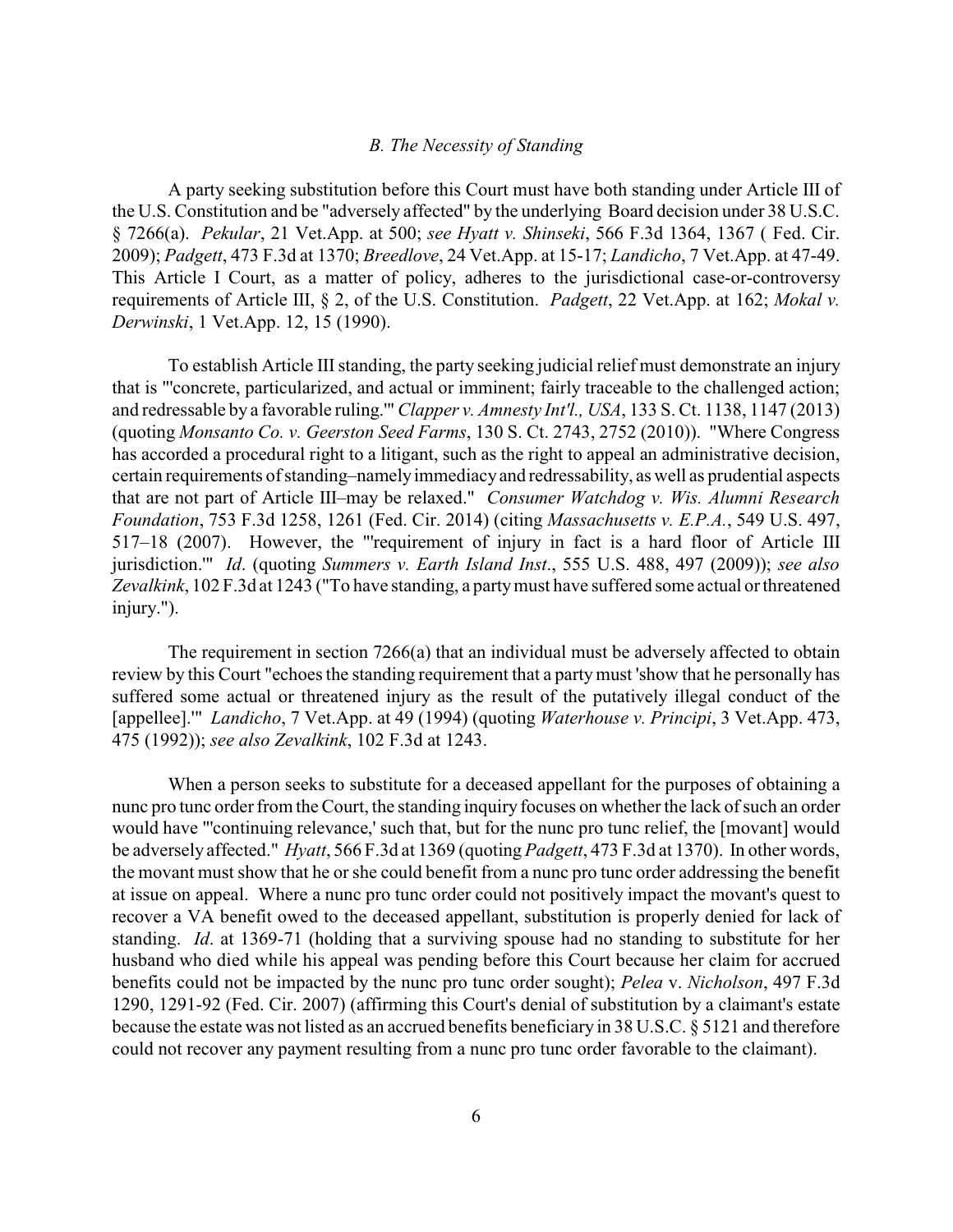Benedicto argues that he will be adversely affected by this Court's refusal to issue a nunc pro tunc order because he is an heir to Ms. Suguitan's estate under Phillipine law. Motion for Substitution at 8 (citing Civil Code of the Philippines, § 960-62, R.A. 386, as amended (1949)). He contends that a favorable nunc pro tunc judgment, dated prior to Ms. Suguitan's death, would enable her estate to recover her FVECF payment and that he, in turn, would be entitled to part of that recovery as a beneficiary of the estate. This argument relies, inter alia, on the premise that Ms. Suguitan's estate would possess a "claim to a payment from the FVECF" owed to Ms. Suguitan at the time of her death. Motion for Substitution at 8. The only argument that Benedicto appears to make in support of this premise is that a contrary interpretation of the law would conflict with the remedial nature of the FVECF provisions. *Id*. at 5-6. The Secretarydisagrees, arguing that Congress is free to define the parameters of a remedial statute and has, in section 1002(c), clearly limited recovery of an FVECF payment following an eligible veteran's death to a surviving spouse. He contends that Congress has thereby excluded the possibility of payment to the surviving spouse's estate.

The Court finds the Secretary's argument to be persuasive. When interpreting a statute, the Court "'begins with the language of the statute.'" *Myore v. Nicholson*, 489 F.3d 1207, 1211 (Fed. Cir. 2007) (quoting *McEntee v. M.S.P.B.*, 404 F.3d 1320, 1328 (Fed. Cir. 2005)); *see Sharp v. Shinseki*, 23 Vet.App. 267, 271 (2009); *see also McGee v. Peake*, 511 F.3d 1352, 1356 (Fed. Cir. 2008); *Gardner v. Derwinski*, 1 Vet.App. 584, 586 (1991) ("Determining a statute's plain meaning requires examining the specific language at issue and the overall structure of the statute." (citing *Bethesda Hosp. Ass'n v. Bowen*, 485 U.S. 399, 403-05 (1988))), *aff'd sub nom. Gardner v. Brown*, 5 F.3d 1456 (Fed. Cir. 1993), *aff'd*, 513 U.S. 115 (1994). If "the plain meaning of a statute is discernable, that 'plain meaning must be given effect,'" *Johnson v. Brown*, 9 Vet.App. 369, 371 (1996) (quoting *Tallman v. Brown*, 7 Vet.App. 453, 460 (1995)), unless a "'literal application of [the] statute will produce a result demonstrably at odds with the intention of its drafters,'" *Gardner*, 1 Vet.App. at 586- 87 (quoting *Griffin v. Oceanic Contractors, Inc*., 458 U.S. 564, 571 (1982)).

ARRA section 1002(c) provides as follows:

PAYMENTS.--

(1) IN GENERAL.–The Secretary may make a payment from the compensation fund to an eligible person who, during the one-year period beginning on the date of the enactment of this Act, submits to the Secretary a claim for benefits under this section. . . .

(2) PAYMENT TO A SURVIVING SPOUSE.–If an eligible person who has filed a claim for benefits under this section dies before payment is made under this section, the payment under this section shall be made instead to the surviving spouse, if any, of the eligible person.

In section 1002, Congress explicitly addressed the question of who can recover an FVECF payment. The plain language of this provision clearly limits eligibility for an FVECF payment to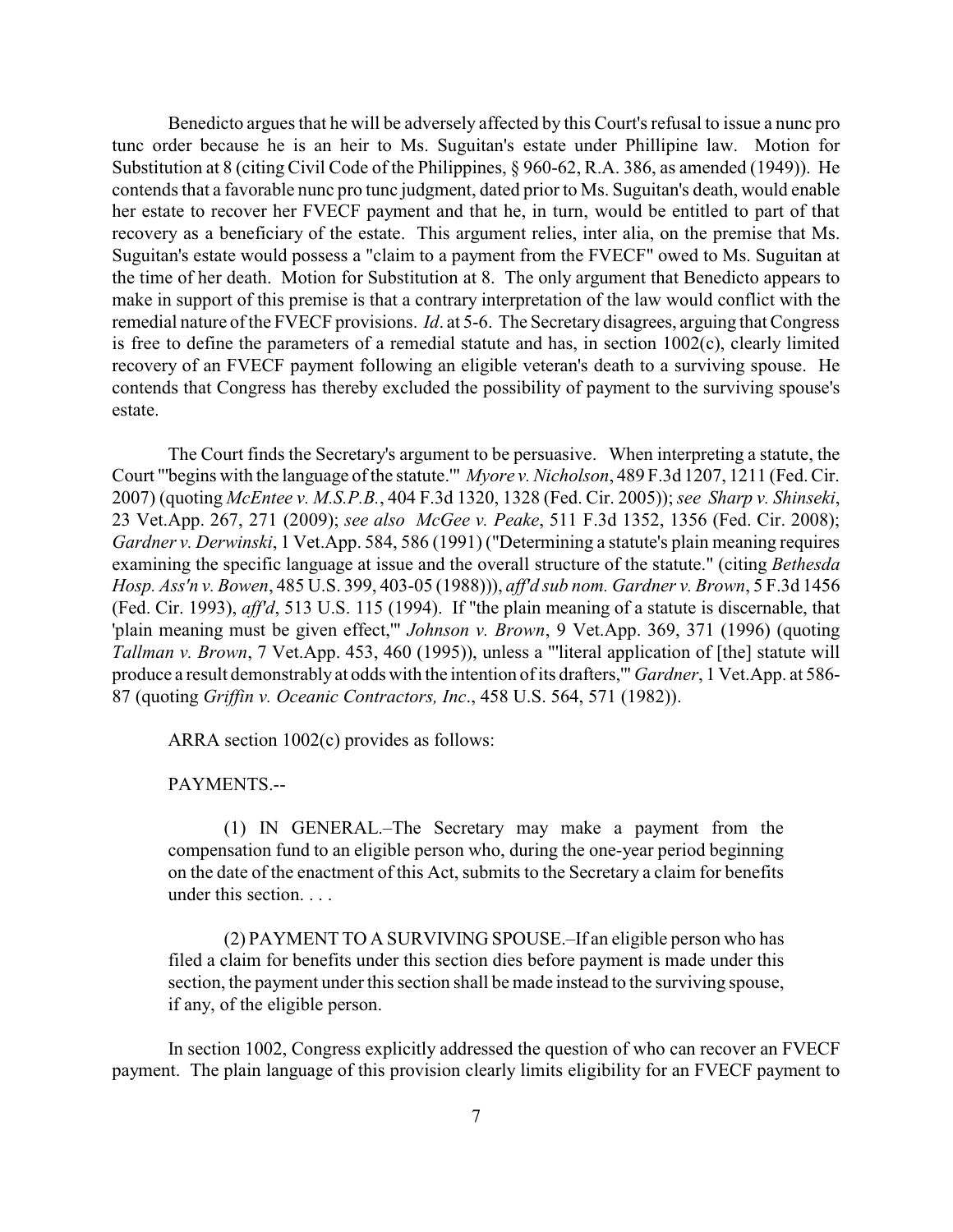two classes of individuals: (1) An eligible person (with qualifying service) who files a claim for such benefit within the one-year period beginning on the date of enactment (February 17, 2009) and (2) the surviving spouse, if any, of an eligible veteran who had a claim pending at the time of the veteran's death.

Congress further limited the pool of eligible surviving spouses by making a surviving spouse's claim clearly derivative of the veteran's claim. In other words, the surviving spouse is only eligible to receive a payment *if* the veteran had qualifying service *and* had filed a claim for an FVECF payment while he was alive that was still pending at his death. There is no indication in that provision that Congress meant to grant a surviving spouse an independent right to file a claim in the first instance on behalf of the eligible, but deceased, claimant. Furthermore, there is no indication that payments may be made to any party who is not the eligible claimant or his surviving spouse. Congress specificallymade no provision for payments to the heirs of an estate. Indeed, the inclusion of the qualifying language "if any" indicates that Congress contemplated a scenario where there was no surviving spouse, yet it made no provision for payments to the veteran's or spouse's estate or any other individual, such as an adult child. Moreover, section 1002(h) appears to reinforce the limitation contained in section 1002(c)(2), providing that a general release of certain benefits claims is effected by "the acceptance by an eligible person or surviving spouse, as applicable, of [an FVECF] payment." ARRA § 1002(h)(1).

Not only is the plain language of the statute clear, but Benedicto has not identified, and the Court is unable to discern, any indication in the legislative history of the ARRA that Congress intended to authorize an FVECF payment to any of the following: (1) A surviving spouse if the eligible veteran died without filing a claim; (2) a deceased spouse's estate or; (3) a surviving adult child of the veteran or his spouse. We are unpersuaded by Benedicto's argument that we should hold otherwise simply because of the remedial nature of the statute. *See Haines v. West*, 154 F.3d 1298, 1301-02 (Fed. Cir. 1998) ("a party 'cannot rely upon the generous spirit that suffuses the law generally to override the clear meaning of a particular provision.'" (quoting *Smith v. Brown*, 35 F.3d 1516, 1525 (Fed. Cir. 1994))). Congress is free to establish the scope of remedial legislation and has clearly done so with respect to the scope of survivors' entitlement to FVECF payments following the death of a qualifying person with eligible military service.

According to the statute's plain language, the only eligible recipients of FVECF payments are (1) a veteran with qualifying service who filed a claim within the relevant time period, and (2) a surviving spouse of an eligible veteran who had a properly filed claim that was pending at his death. Moreover, because Congress expressly limited the pool of recipients, an eligible surviving spouse's claim to a qualifying veteran's payment under section 1002 terminates with the surviving spouse's death and no other entity or person may recover the payment. Because Ms. Suguitan was the spouse of a veteran who had not filed a claim before his death, she lacked recourse to recover payment under the statute. Therefore, Benedicto, as the putative beneficiary of her estate, has not been adversely affected by the Board's decision and he lacks standing to be substituted on this appeal.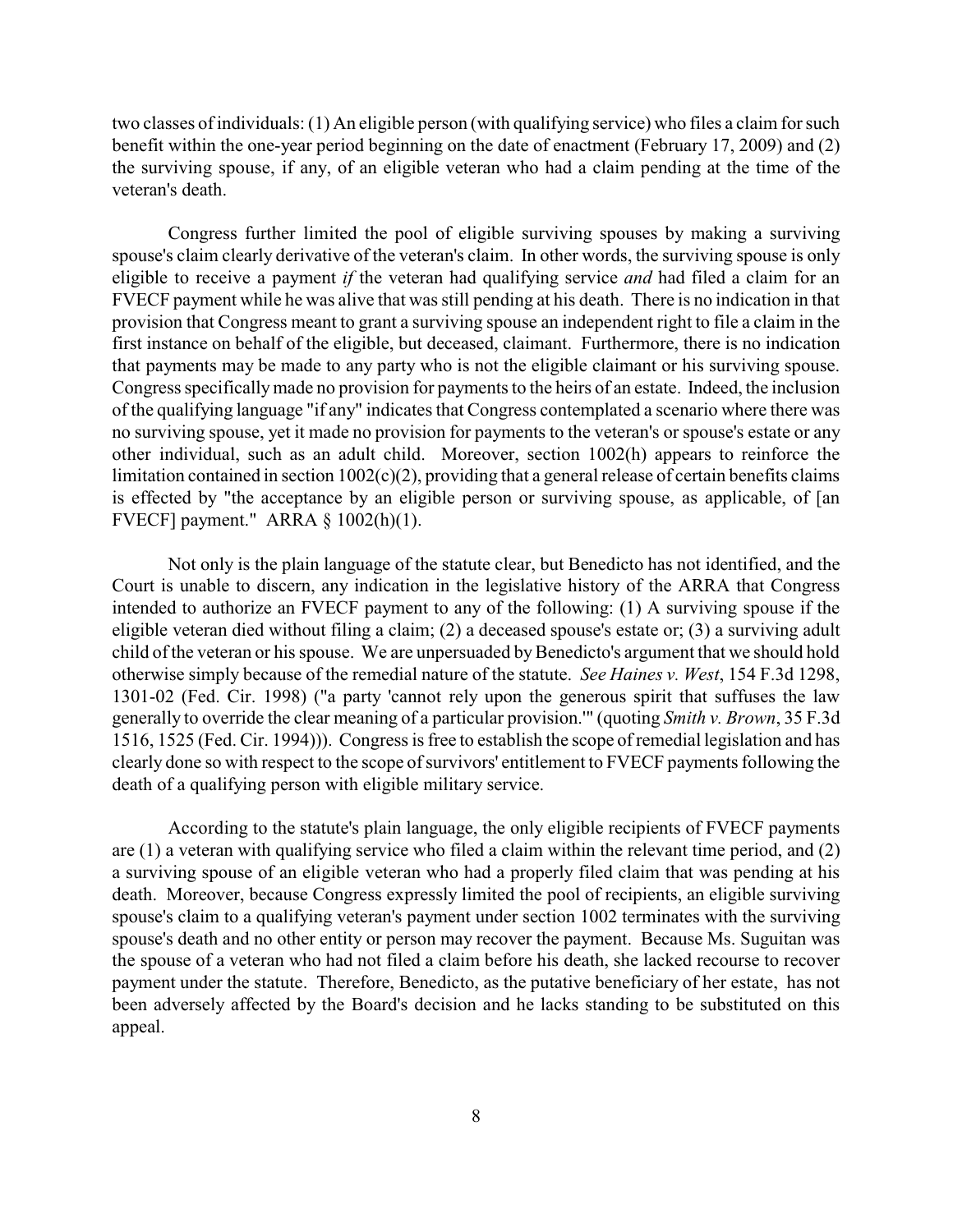The Court's holding today is consistent with precedential case law. The Federal Circuit and this Court have consistently held that, where Congress has clearly enumerated the categories of persons who may seek to recover a claimant's statutory benefits upon the claimant's death, other persons or entities may not recover. *See Haines*, 154 F.3d at 1301 (upholding this Court's ruling that a deceased veteran's surviving spouse did not have standing to appeal the Board's denial of her husband's request for revision of a final VA benefits decision based on clear and unmistakable error (CUE)); *see also Pelea*, 497 F.3d at 1292-93 (holding that the estate could not substitute before the Court to pursue the claim of a deceased veteran's widow for dependency and indemnity compensation (DIC) under § 38 U.S.C. § 1311, because the widow's claim terminated with her death under statutory language providing for payment of DIC benefits to "a surviving spouse"); *Nolan v. Nicholson*, 20 Vet.App. 340, 350 (2006) (holding that a daughter lacked standing before the Court to pursue her mother's death benefits claim because the applicable statute "clearly limits its scope to surviving spouses" and no claim had been made for accrued benefits).

## *C. Constitutional Argument*

We note that Benedicto has not disputed the Board's finding that Ms. Suguitan was ineligible for an FVECF payment under the terms of the statute because Luis Suguitan did not fulfill the filing requirement, having died prior to the enactment of the ARRA. Nevertheless, he indicates in his motion that, if substituted, he would pursue the argument made by Ms. Suguitan that section 1002 is constitutionally defective in failing to afford equal protection to surviving spouses of veterans who died before the creation of the  $\text{FVECF.}^5$ . He indicates that he seeks substitution to litigate this constitutional equal protection claim to a conclusion. That merits issue is not, however, relevant to the question of standing. *See Warth v. Seldin*, 422 U.S. 490, 500 (1975) (standing in no way depends on the merits of the plaintiff's contention that particular conduct is illegal); *Flast v. Cohen*, 392 U.S. 83, 99 (1968) ("The fundamental aspect of standing is that it focuses on the party seeking to get his complaint before a federal court and not on the issues he wishes to have adjudicated."). Moreover, having found that Benedicto lacks standing to substitute for Ms. Suguitan, we are not at liberty to address issues regarding the merits of her appeal. *See Steel Co. v. Citizens for a Better Environment*, 523 U.S. 83, 94, 102 (1998) (finding that a court may not hypothetically assume jurisdiction to reach the merits as doing so would produce a prohibited advisory opinion); *Media Techs. Licensing, LLC v. Upper Deck Co.*, 334 F.3d 1366, 1370 (Fed. Cir. 2003) ("Because standing is jurisdictional, lack of standing precludes a ruling on the merits.").

## **III. CONCLUSION**

We hold that a surviving spouse's claim to an FVECF payment does not survive her death. Because Ms. Suguitan was not entitled to an FVECF payment at her death, Benedicto has not demonstrated that he, as the asserted beneficiary of her estate, could benefit from a nunc pro tunc order from the Court favorable to her claim. The Court therefore will deny his motion to substitute

 $5$  The Court notes that the U.S. Court of Appeals for the Ninth Circuit recently addressed other aspects of the constitutionality of the FVECF in *Recinto*, 706 F.3d at 1176-78.